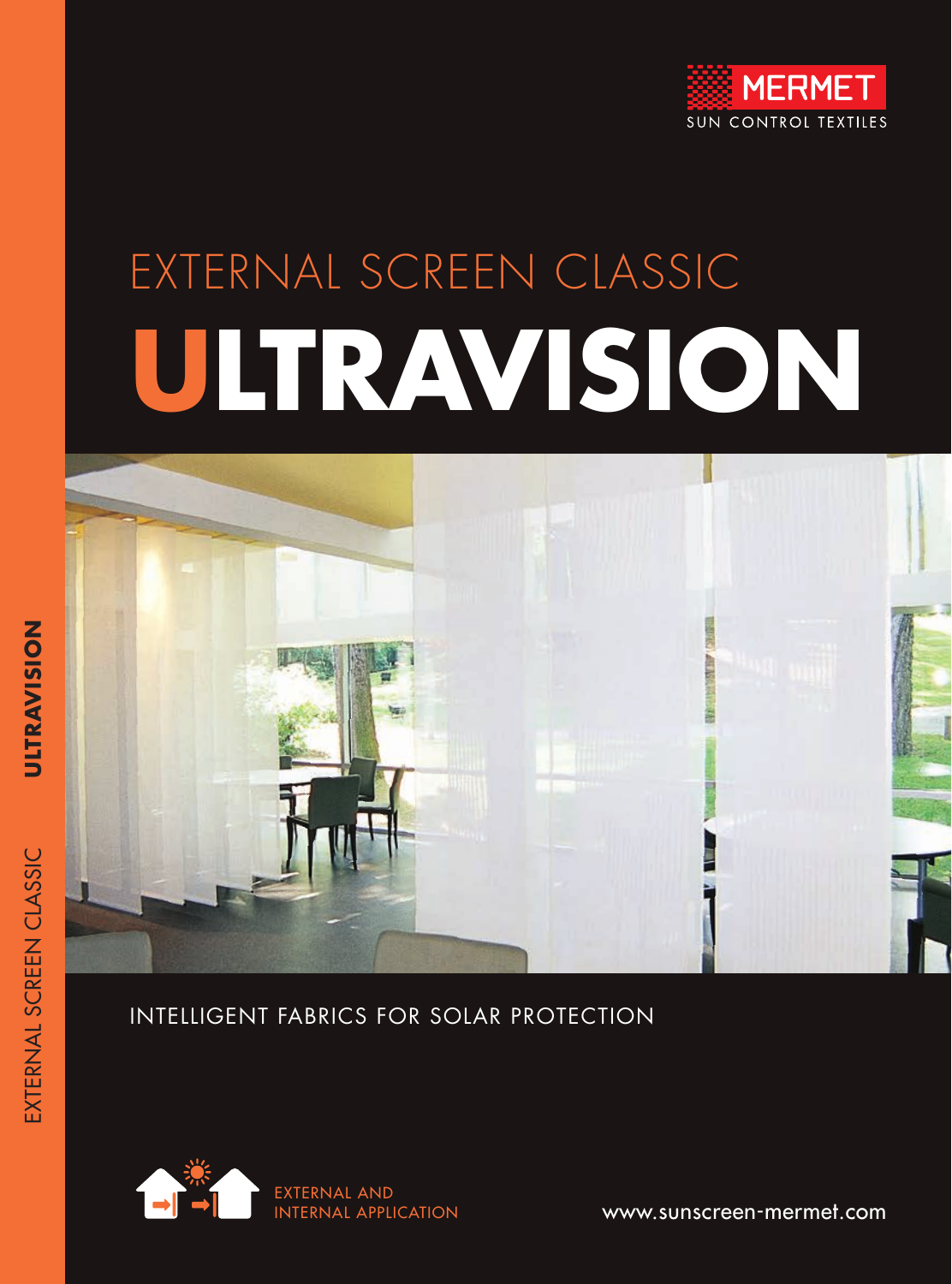#### **OPEN TEXTILE ENVELOPE FOR EXTERNAL** AND INTERNAL APPLICATION

**37**% OF VISIBLE LIGHT **TRANSMITTANCE** 

TOTAL **TRANSPARENCY**

**NERY OPEN-WEAVE FABRIC** (OF 25%) for maximum use of NATURAL LIGHT, comfort classification 3 (good effect) according to EN 14501 standard

 $\blacksquare$  Helps reduce energy consumption in buildings with less artificial light is required. Artificial light is a key source of energy consumption in commercial buildings

**n** THERMAL COMFORT: up to 86% OF SOLAR RADIATION REFLECTED by external blinds (gtot =  $0.14 /$  glazing g =  $0.32$  and U =  $1.1$  W/m<sup>2</sup>K)

**NEATHER-RESISTANT** and UV fading resistant

**EXCELLENT DURABILITY:** mechanical strength test of 10.000 cycles (class 3 NF EN 13561)

■ Health & Safety: conforms to standard requirements for buildings open to the public

#### TECHNICAL DATA

| <b>ULTRAVISION</b>                                             |                                                                     |               |                     |  |  |  |  |  |
|----------------------------------------------------------------|---------------------------------------------------------------------|---------------|---------------------|--|--|--|--|--|
| Composition                                                    | 42% Fibreglass - 58% PVC                                            |               |                     |  |  |  |  |  |
| Fire, smoke classification<br>and other official test reports* | M1 (F) - NFP 92 503<br><b>BS</b> (GB) - 476 Pt 6 & 7 Class 0        |               |                     |  |  |  |  |  |
| Health, safety                                                 | Greenguard <sup>®</sup> GOLD: Guarantee of indoor air quality (VOC) |               |                     |  |  |  |  |  |
| <b>Openness factor</b>                                         | 25%                                                                 |               |                     |  |  |  |  |  |
| UV screen                                                      | Up to 76%                                                           |               |                     |  |  |  |  |  |
| Width                                                          | 250 cm                                                              |               |                     |  |  |  |  |  |
| Weight/m <sup>2</sup>                                          | $365 g \pm 5\%$ - ISO 2286 - 2                                      |               |                     |  |  |  |  |  |
| <b>Thickness</b>                                               | $0.65$ mm $\pm$ 5% - ISO 2286 - 3                                   |               |                     |  |  |  |  |  |
| <b>Colour Fasteness to light</b> (scale of 8)                  | 7/8 - ISO 105 B02 (white not graded)                                |               |                     |  |  |  |  |  |
| <b>Mechanical resistance</b>                                   | <b>Breaking</b>                                                     | <b>Tear</b>   | <b>Folding</b>      |  |  |  |  |  |
| Warp                                                           | $>160$ daN/5 cm                                                     | $\geq 10$ daN | $\geq$ 120 daN/5 cm |  |  |  |  |  |
| Weft                                                           | > 100 daN/5 cm                                                      | $\geq 10$ daN | $\geq 70$ daN/5 cm  |  |  |  |  |  |
|                                                                | <b>ISO 1421</b>                                                     | EN 1875-3     | ISO 1421**          |  |  |  |  |  |
| <b>Elongation</b> (warp and weft)                              | $< 5\% - ISO 1421$                                                  |               |                     |  |  |  |  |  |
| Packaging                                                      | Rolls of 52 lm                                                      |               |                     |  |  |  |  |  |
| Making up                                                      | Advice note on request                                              |               |                     |  |  |  |  |  |

This product's technical data are in conformity with this brochure as of the date of publication. MERMET SAS reserves the right to change the technical data; only those provided on the company's website www.sunscreen-mermet.com shall be deemed to be authentic. Where applicable, MERMET SAS also reserves the right to withdraw this product from sale should any of the technical properties or characteristics set out above prove to be inadequate or rendered impossible as a result of a change in regulations or in knowledge or understanding.<br>\* Reports available on request, please contact Mermet \*\* Internal procedure derived from ISO 1421 standard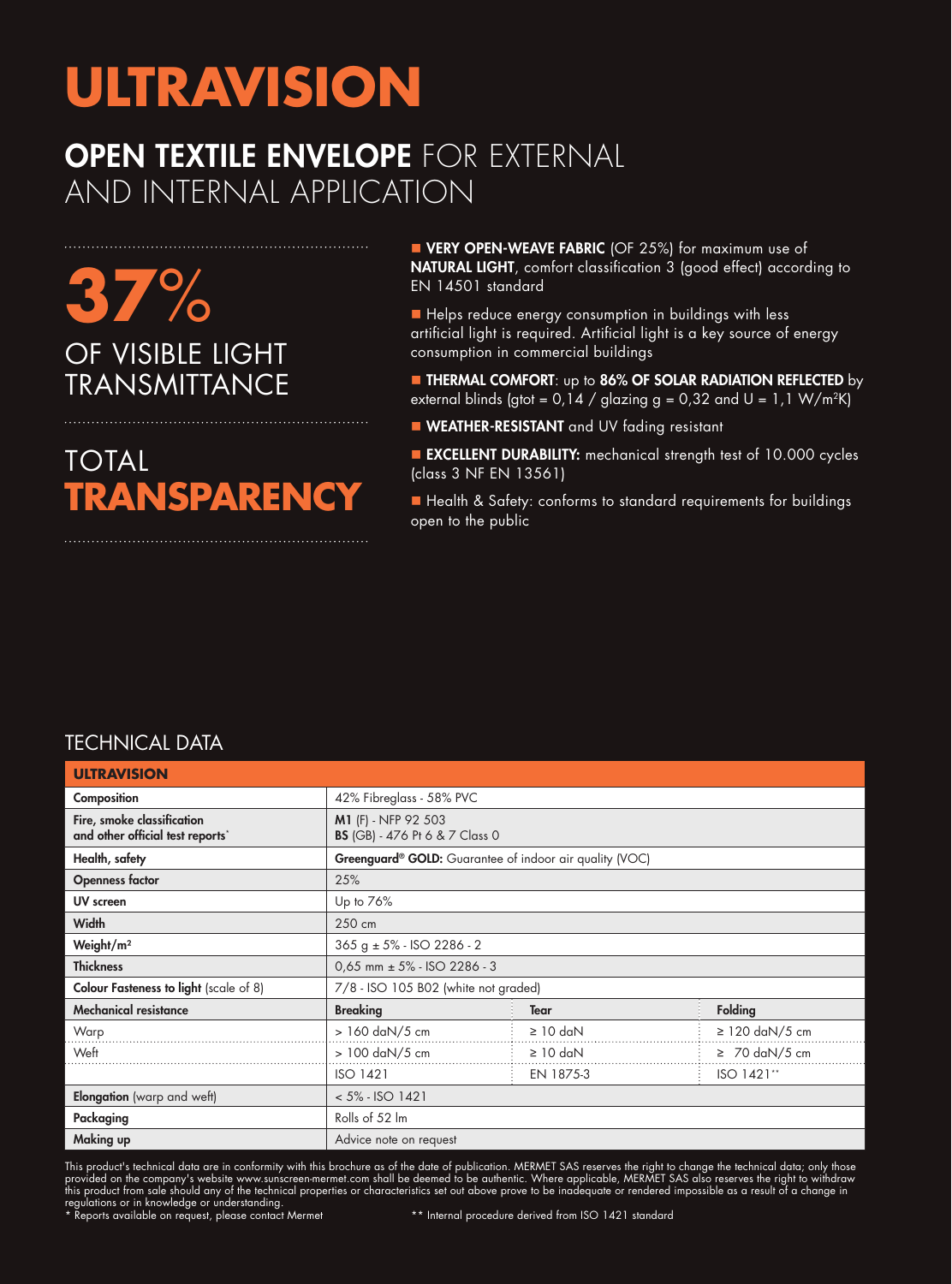|                   | <b>BYTWIEWT</b> |
|-------------------|-----------------|
|                   | ×               |
|                   | и<br>m          |
|                   | и               |
|                   | ×<br>ш          |
|                   | ٦<br>W.         |
|                   | и<br>н          |
|                   | ٦<br>ш          |
|                   | ш<br>Ю          |
|                   |                 |
|                   | œ               |
|                   | ×<br>TH         |
|                   | ıŦ<br>٠         |
|                   |                 |
|                   | и<br>×          |
|                   | π               |
| 0202              | ×               |
|                   |                 |
|                   | ñ               |
| 0707              | Ľ               |
|                   | $ z+1 $         |
|                   |                 |
| 0201              |                 |
|                   |                 |
|                   |                 |
|                   |                 |
| $\overline{0701}$ |                 |
|                   | н               |

# Colours may be slightly different from the actual ones Colours may be slightly different from the actual ones

#### SERVICE **O**

- Calculation of solar factor gtot (glazing + blind)
- Spectral values and thermal & optical factors available on request
- **n** Specification sheet
- A4 samples and prototypes
- **n** Training on fabrics functionality

J.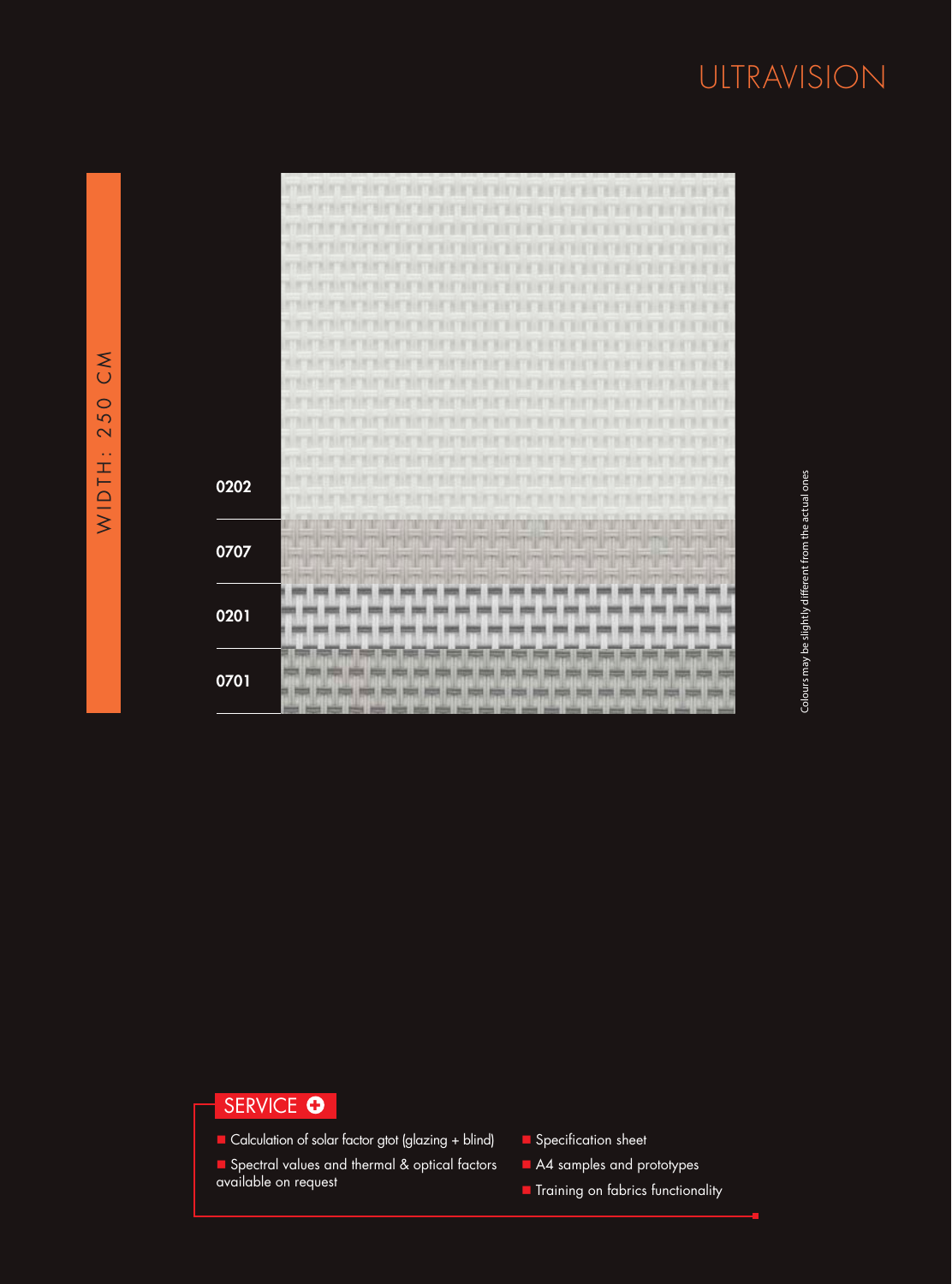|  |                |  | 1958 SHOL AVENUE SOLD SHOW TO A 1970 SERIES STATE SERIES SHOW TO AND SHOW THE THEIR SHOW MINOR |  |  |    |                      |  |  |  |  |  |  |
|--|----------------|--|------------------------------------------------------------------------------------------------|--|--|----|----------------------|--|--|--|--|--|--|
|  | $\overline{a}$ |  |                                                                                                |  |  |    | and most sens need a |  |  |  |  |  |  |
|  |                |  |                                                                                                |  |  |    |                      |  |  |  |  |  |  |
|  |                |  |                                                                                                |  |  |    |                      |  |  |  |  |  |  |
|  |                |  |                                                                                                |  |  |    |                      |  |  |  |  |  |  |
|  |                |  |                                                                                                |  |  |    |                      |  |  |  |  |  |  |
|  |                |  |                                                                                                |  |  | -- |                      |  |  |  |  |  |  |
|  |                |  |                                                                                                |  |  |    |                      |  |  |  |  |  |  |
|  |                |  |                                                                                                |  |  |    |                      |  |  |  |  |  |  |
|  |                |  |                                                                                                |  |  |    |                      |  |  |  |  |  |  |
|  |                |  |                                                                                                |  |  |    |                      |  |  |  |  |  |  |
|  |                |  |                                                                                                |  |  |    |                      |  |  |  |  |  |  |
|  |                |  |                                                                                                |  |  |    |                      |  |  |  |  |  |  |
|  |                |  |                                                                                                |  |  |    |                      |  |  |  |  |  |  |
|  |                |  |                                                                                                |  |  |    |                      |  |  |  |  |  |  |
|  |                |  |                                                                                                |  |  |    |                      |  |  |  |  |  |  |
|  |                |  |                                                                                                |  |  |    |                      |  |  |  |  |  |  |
|  |                |  |                                                                                                |  |  |    |                      |  |  |  |  |  |  |
|  |                |  |                                                                                                |  |  |    |                      |  |  |  |  |  |  |
|  |                |  |                                                                                                |  |  |    |                      |  |  |  |  |  |  |
|  |                |  |                                                                                                |  |  |    |                      |  |  |  |  |  |  |
|  |                |  |                                                                                                |  |  |    |                      |  |  |  |  |  |  |
|  |                |  |                                                                                                |  |  |    |                      |  |  |  |  |  |  |
|  |                |  |                                                                                                |  |  |    |                      |  |  |  |  |  |  |
|  |                |  |                                                                                                |  |  |    |                      |  |  |  |  |  |  |

#### 0201

| <b>ULTRAVISION</b> |           | <b>Optical factors</b><br><b>Thermal factors</b> |    |                                        |                                  |    |  |  |
|--------------------|-----------|--------------------------------------------------|----|----------------------------------------|----------------------------------|----|--|--|
| <b>OF 25%</b>      |           | <b>Fabric</b>                                    |    | Fabric + Glazing / gtot external blind | Tv                               |    |  |  |
| <b>Colours</b>     | <b>Ts</b> | <b>Rs</b>                                        | As | $C:$ gv = 0,59                         | $D : gv = 0.32$                  |    |  |  |
| <b>0202</b> White  | 38        | 52                                               | 10 | $0.27$ <b><math>\odot</math></b>       | $0.15$ <b><math>\odot</math></b> | 37 |  |  |
| 0707 Pearl         | 35        | 30                                               | 35 | $0,24$ $\bullet$                       | $0,14$ $\bullet$                 | 35 |  |  |
| 0201 White Grey    | 34        | 37                                               | 29 | $0.24$ $\odot$                         | $0,14$ $\bullet$                 | 33 |  |  |
| 0701 Pearl Grey    | 33        | 26                                               | 41 | $0.22$ <b><math>\odot</math></b>       | $0.14$ $\odot$                   | 32 |  |  |

#### THERMAL AND OPTICAL FACTORS in the European standard EN 14501

gv = 0,59: Solar factor of standard glazing (C), low-emission 4/16/4 double glazing filled with Argon (U value thermal transmittance = 1,2 W/m²K). gv = 0,32: Solar factor of standard glazing (D), reflecting low-emission 4/16/4 double glazing filled with Argon (U value thermal transmittance = 1,1 W/m²K).

Comfort classification according to EN 14501 standard: @very little effect @little effect @moderate effect @good effect @very good effect

Samples tested according to EN 14500 standard defining the measurements and calculation methods as specified in the standard EN 13363-2 "Solar protection devices combined with glazing calculation of solar and light transmittance - part 2: EN 13363-2 detailed method" and EN 410 "Glass in building - Determination of luminous and solar characteristics of glazing".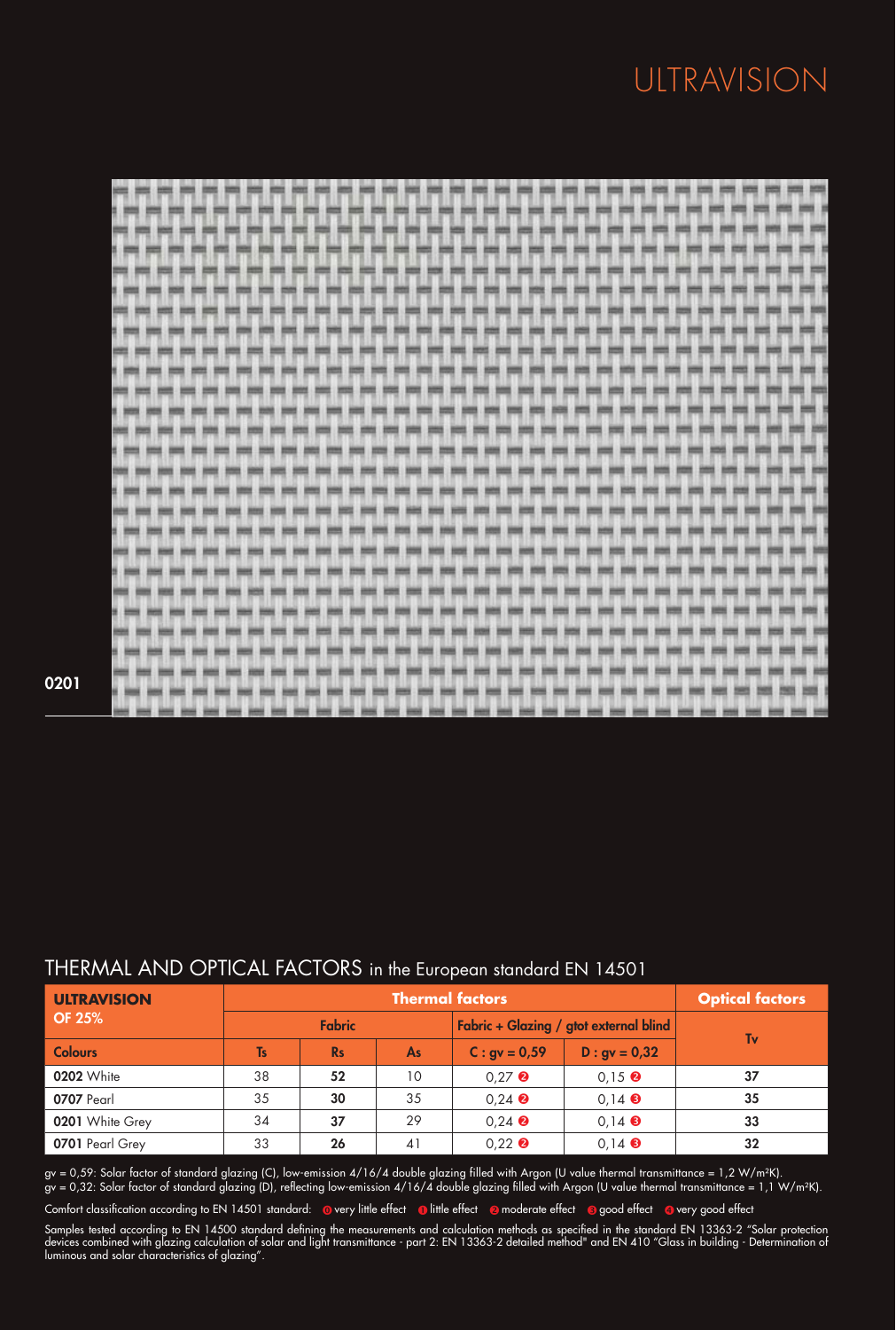| m<br>♦<br>m | E<br>門<br>111<br>--<br>椚<br>m |
|-------------|-------------------------------|
|             |                               |
|             |                               |

#### EXTERNAL AND INTERNAL APPLICATIONS











Printable Stretched ceilings Space fitting



Projection shades Velums





0201